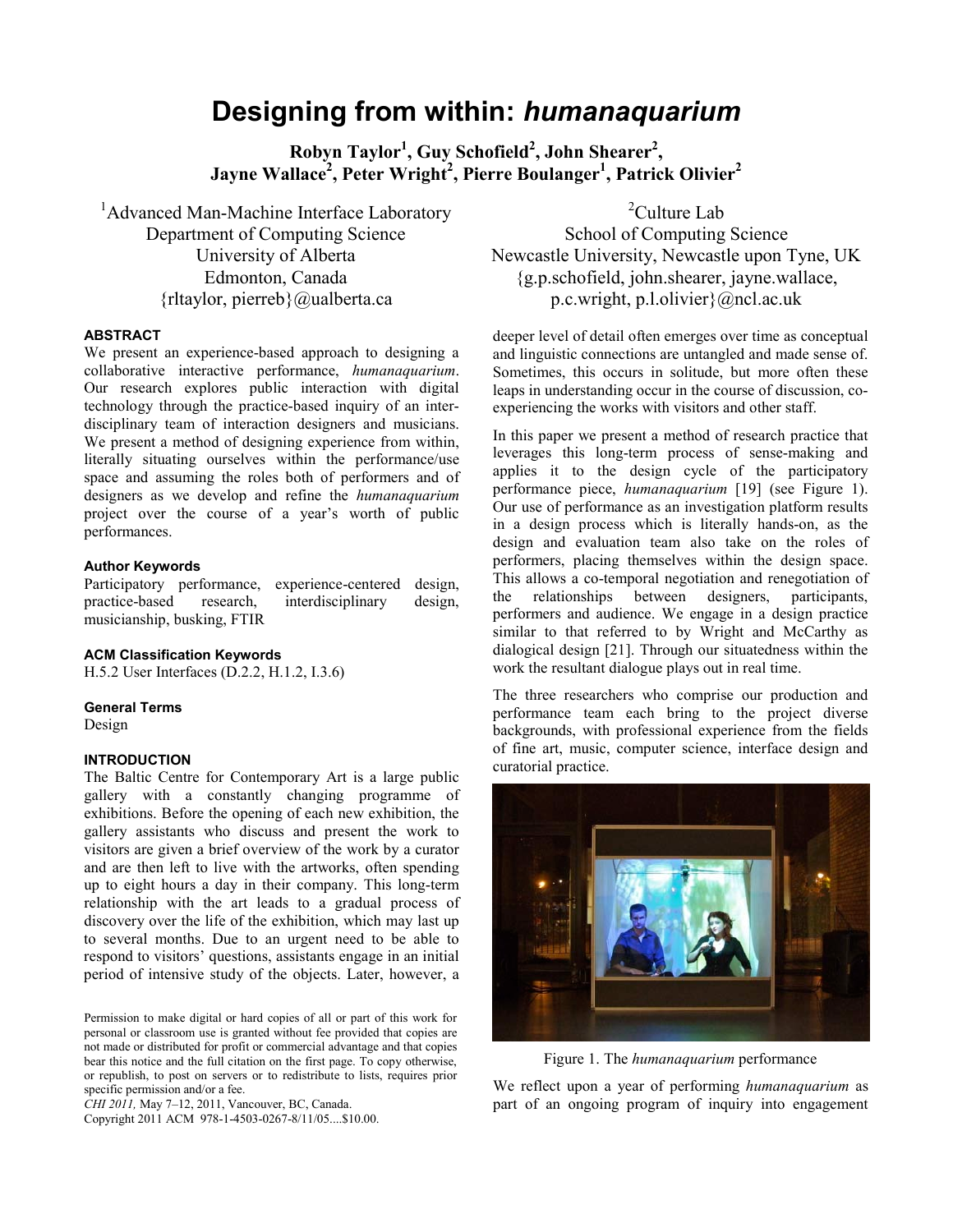with digital technology in public spaces. Drawing upon the work of Benford *et al.* [1] and Sheridan *et al.* [15,16], we explore the interactive performance frame as an interplay between performers, participants and audience. Deliberately placing ourselves as performers within this frame over an extended period of time, we experience directly and immediately the results of our design interventions and their impact on the performance experience.

*humanaquarium* was intended to use existing creative practice to investigate specific design concerns regarding participant engagement with publically situated interactive technology. *humanaquarium* was structured from the outset to facilitate ongoing evaluation and revision over an extended period, allowing us to gradually re-imagine content and interaction strategies in response to a deepening understanding of the design space gained through performing the work in public.

The project has two interconnected elements: a physical interface comprising the hardware and software components of the performance space itself (hereafter referred to as 'the box'), and a performance practice designed to best exploit the affordances of the interface. We use the term '*humanaquarium*' to describe what is conventionally considered to be the performance – everything which occurs in the course of deploying the work in a public setting. The *humanaquarium* performance centers around interaction with a 1.5 metre cube, inside of which sit two live musicians (authors Taylor and Schofield). The structure is faced with a transparent acrylic frustrated total internal reflection (FTIR) screen [11]. The system translates the position of touches into audio visual effects that alter the musicians' performance as they play. In this way, participants can 'jam' with the performers in order to collaboratively control the audio-visual content of each *humanaquarium* performance.

Performing from within the interface allows us a unique vantage point from which to explore participant experience with the *humanaquarium* project. We propose that this method of research provides a valuable complement to more traditional forms of experimental investigation, leveraging perspectives from the inside as well as the outside of the design space, and allowing design insights to emerge through the performance experiences we share with the audiences

We begin this paper with a discussion of situated, long-term research practice, and introduce the *humanaquarium* project. We present the methodology that we used to design *humanaquarium*, beginning with an investigation of a previous piece of participatory art that we used to define the design space and identify emergent concerns about participant engagement. We describe our initial concept for *humanaquarium* and how it was iteratively refined using practice-based research. We describe the insights into public behavior we gained from incorporating performance practice into our research process, and explore how designing the *humanaquarium* art piece from within yielded insight into overarching tendencies and trends including intuitive shifts in design focus occurring almost unconsciously at the time.

# **RESEARCH IN THE WILD**

Goffman's use of theatrical analogy to describe human behaviour in social settings proposes that all social interaction bears similarity to dramatic performance – individuals choose to manipulate their *presentation of self* [10] in order to be esteemed by their peers. We suggest that exploring how people conduct themselves within a literally theatrical, improvisational context can afford us insight into how people experience technology in conspicuous public settings. *humanaquarium* was conceived as an application of performance practice to the exploration of public behaviour, intended to be developed and presented outside the laboratory. To date, *humanaquarium* has been performed in over forty performances at eight different venues. It has been sited in lobbies and exhibition halls, marine labs and museums, affording us extended immersion in the practice of developing an interface 'in the wild'.

Our research practice stems from our awareness that investigating human experience in the laboratory is necessarily exclusive of many of the contextual factors found in real world environments. Our approach builds upon an existing body of human-computer interaction research which prioritizes depth of insight by using long term studies of small participant groups in authentic settings. Approaches such as Gaver *et al.*'s long-term installations of unique technologies into people's homes [9], or Wallace's crafting of bespoke jewellery pieces for individual subjects [20] are situated outside the laboratory, allowing a genuine interrogation of the cultural context under investigation. The duration of these projects allows for rich insight to be evolved over time as the process of sense-making [14] allows elements of the investigation to be appropriated by the subjects. Intentionally developing and refining an investigation while situated within an authentic environment allows research interventions and inquiries to evolve in response to emergent ideas observed in practice [6]. We suggest that our investigatory approach bears similarity to Boehner *et al.*'s situated study of the *Affector* interface [3], allowing appropriation of the project to develop over time. While *humanaquarium*'s audience is necessarily new with each presentation of the work, the performance and design team remain constant, allowing our understanding of the experience to be enriched by its unfolding trajectory.

Creative practice has previously been used as an interrogative tool. For example, Gaver uses cultural commentators – professionals from the fields of cinema and documentary – to provide a polyphonic account of the design process "in which a multiplicity of perspectives encourages a multi-layered assessment" [7, p.292]. Hook *et al.* also use documentary specifically to provoke discussion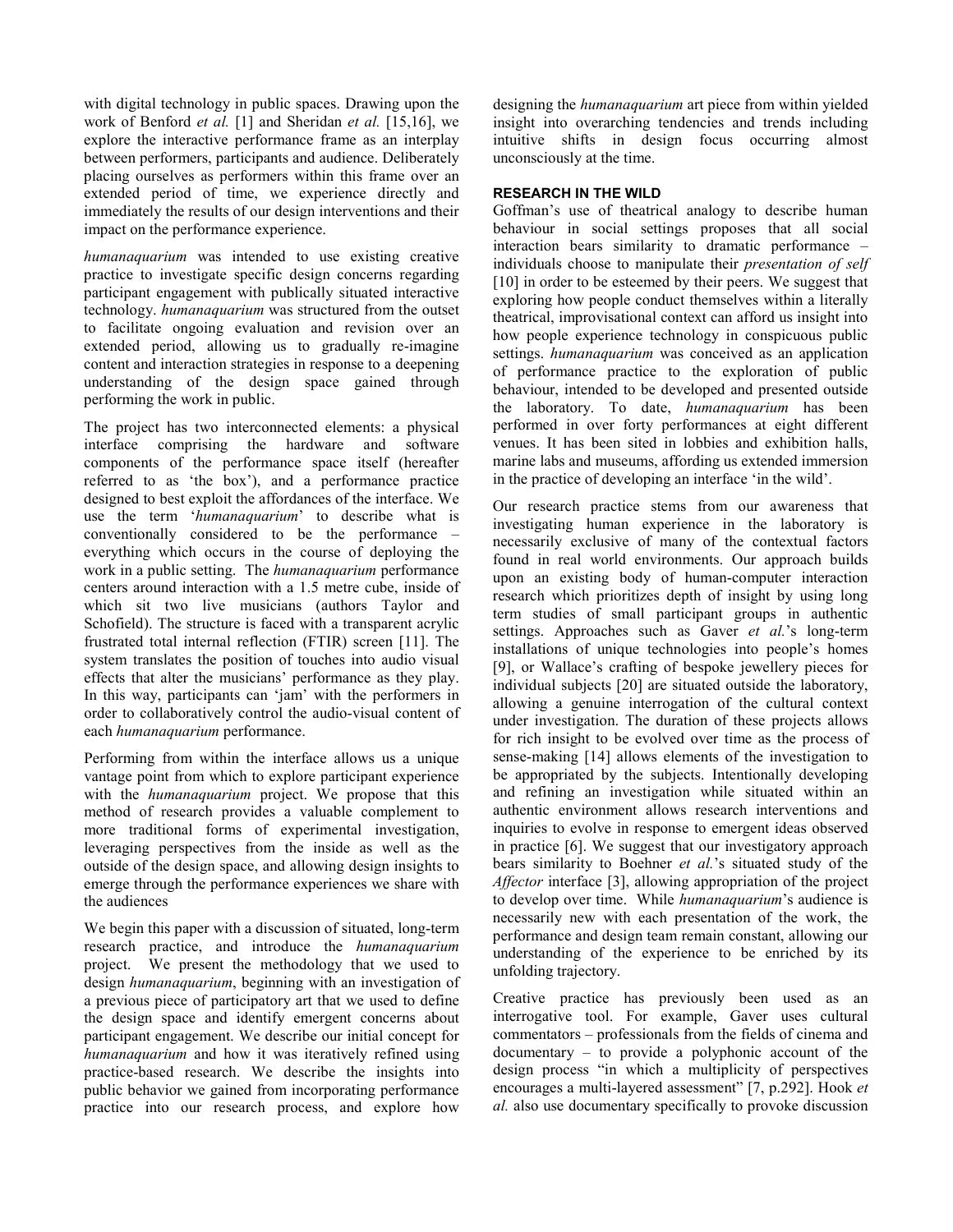and elicit design response from participants [12]. These processes, however, still position the creative practitioner as an outside observer or commentator, and follow a classical design trajectory in which the designer and user take turns proposing and responding to artefacts in a strict temporal sequence. In *humanaquarium* we collapse this staggered proposition-response cycle to a real-time dialogue where the designer/performer and user propose solutions to each other, literally face to face. Taking active roles as performers during the investigatory process sites us inside the artefact that facilitates the dialogue. We leverage our own engagement in the process as a means of obtaining insight perceptible from within the experience itself.

Using performance as our investigatory tool allows us to draw upon art theoretical accounts providing perspective on the relationship between the viewer and the object. When planning a 2D image, a sculptural work or a performance, artists often take great care in considering the structure of the experience they are preparing for the viewer [2]. Krauss [13] describes tableau sculptures as existing in theatrical terms, with the viewer's movement around the work placing it in dramatic time. Suchman describes experiencing a creative work as determined not only by the content of the work, but by the relationship between the artefact and the viewer within a specific situation and context [17]. McCarthy and Wright's framework for describing experience [14] has previously been applied to the understanding of aesthetic content [22], examining not only the created artefact, but also its sociocultural context. We adopt their framework as part of our pragmatic approach using performance practice in the design process.

## *HUMANAQUARIUM***: INTERFACE AND PERFORMANCE**

The interface used in the *humanaquarium* performance is a large and virtually featureless aluminium and plywood box, painted a neutral grey. The front wall of the box is a transparent pane of acrylic allowing viewers to peer inside. Inside the box sit a soprano (Taylor) and mandolin/synth player (Schofield), whose musical performance is augmented by visuals projected onto the rear wall of the box. The *humanaquarium* is situated in an area where it can be encountered by passersby, with the third member of the team (Shearer) facilitating their interaction.

FTIR [11] is used to monitor participants' touches via infrared LEDs in the edges of the acrylic window and a camera mounted in the ceiling of the box. Max/MSP/Jitter translates this data into MIDI messages which are then sent to Ableton Live to control audio processing and synthesis, in some instances controlling the orchestration of the piece by cross-fading between different instruments, and in others adjusting audio properties of the instruments and voice. Jitter is used to combine visualizations derived from the singer's vocal performance with visual effects (created from multiple video layers) controlled by the position of participant touches. A video layer consisting of a distinct animated element which directly mirrors the position of touches is used to reinforce the legibility of the connection between the interaction and the performance. Further detail explaining the implementation of *humanaquarium* can be found in a previous publication [19]. Videos are available online at http://www.humanaquarium.org

*humanaquarium* performances range from ten to thirty minutes, the length being largely determined by the siting of the interface and presence of passersby. During each performance, members of the audience may at any time take an active part in the performance by moving their hands across the window (see Figure 2) as the musicians play. The performance trajectory varies according to the interactions of passersby, with the musicians controlling the instruments available to participants and, in effect, 'jamming' with them. Performances end either when participants lose interest and move away or, more frequently, when the musicians decide that the piece has reached a natural end because the emergent structure of the performance suggests a finale.



Figure 2. Participants interact with *humanaquarium*

# **INITIALLY DEFINING THE DESIGN SPACE**

The *humanaquarium* project is the second in our series of performances designed to explore audience engagement with creative experiences. We began the design process for *humanaquarium* by examining our experiences with a previous work created by members of our design team, a stage-based participatory performance, *dream.Medusa* [18].

In *dream.Medusa*, four selected audience members joined a live singer (Taylor) on the stage. Taylor's singing controlled a responsive visualization which could be influenced and adapted by the four participants who used hand-held devices to control features of the visualizations and collaborate with Taylor to create the visual component of the piece. The participants were not instructed in how to operate the deliberately ambiguous interface (a featureless metallic tube containing accelerometers which transmitted participant gestures to the visualization engine) but were encouraged to improvise and explore the gestural space during the development of the performance. The participants were located centre-stage with Taylor, so they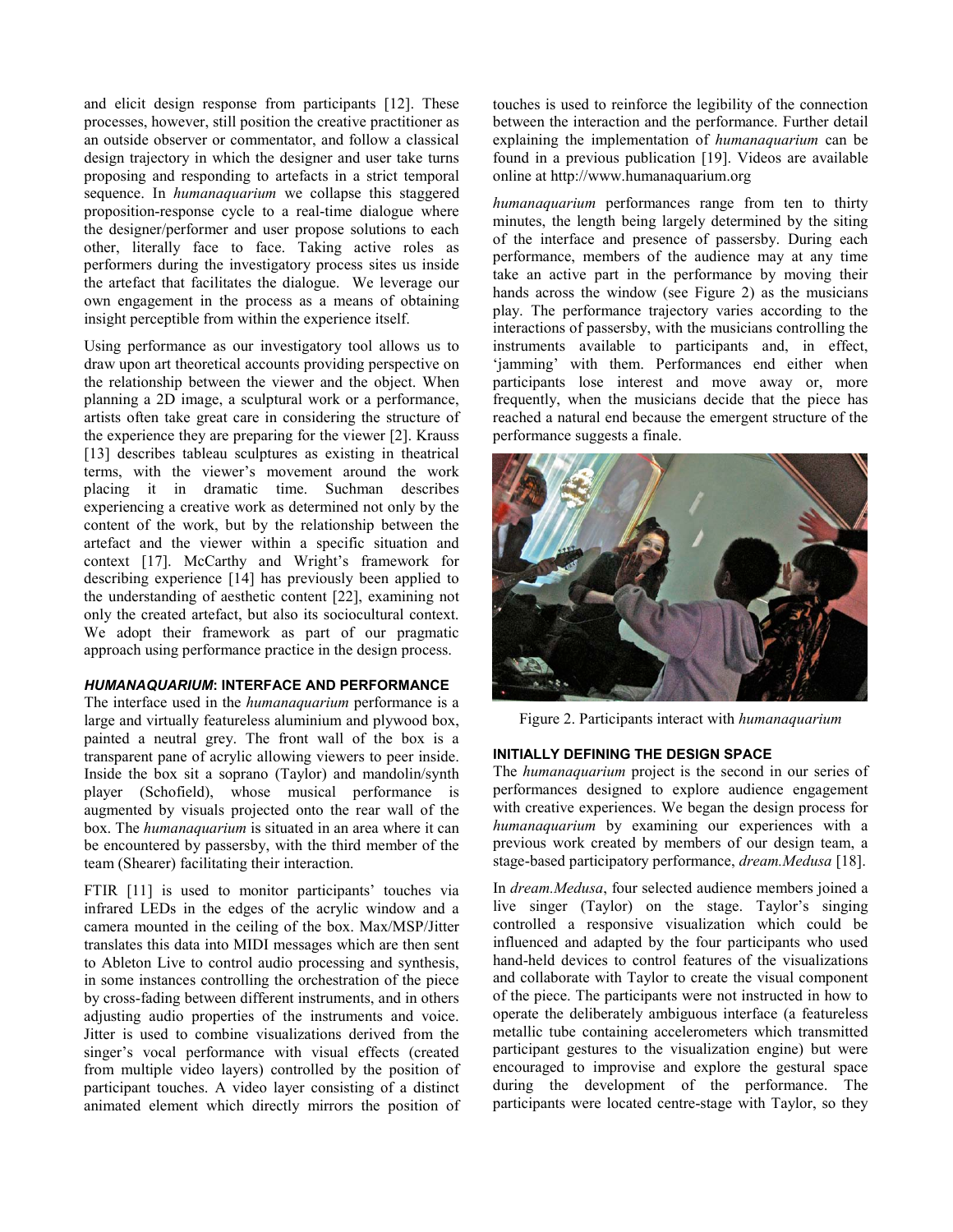were visible to the audience who could watch how their gestures influenced the performance and could see the resulting visualizations projected on the backdrop of the stage.

*dream.Medusa* had originally been commissioned by the Nuit Blanche festival in Toronto, and was subsequently performed in a variety of international festival contexts over the course of a year. During that year, we were able to observe and interact with numerous participants in a variety of cultural contexts as they experienced the work. Often we were able to engage participants in discussion after the conclusion of the performances. Participants were consistently enthusiastic to discuss what they deemed to be a novel and stimulating experience (taking part in an improvisational multimedia performance in a public setting). They were often surprisingly forthcoming and frank in their feedback, describing how the risk-taking aspect of performing an improvisational and unknown piece of work in a public setting made them acutely aware of their relationship to the audience. Participants reported a heightened sense of vulnerability, knowing they were being watched and possibly judged by their peers, but also described feeling creatively empowered knowing that they were contributing to the execution of the performance that was being experienced by the group.

Our experiences with *dream.Medusa* highlighted a number of factors influencing participant engagement in interactive performance scenarios. Identifying these factors provided the starting point for the design of *humanaquarium*:

• Stage fright: the stage-based nature of the traditional performance medium increased participants' concerns about being observed, making mistakes and appearing foolish in front of the audience

• Collaboration: participants wanted an understanding of how they were permitted to interact with one another, what the boundaries of shared interaction were, and how they could create shared effects

• Legibility: participants wanted to know how their actions affected the performance development, and to understand the domain space of what actions they could take.

Although the process of designing, performing and then evaluating *dream.Medusa* had produced interesting feedback about user engagement, we realized that this did not fully leverage the dialogical potential offered by the designer taking the role of performer during the performance. *dream.Medusa* was in most respects composed traditionally, with a fixed temporal structure. Although it allowed improvisation and participation it was presented from the outset as a finished piece and was performed with minimal variation between repetitions. When designing *humanaquarium*, we decided to leave the structure of the performance open, allowing the possibility of ongoing refinement. The presence of the designers allowed immediate adaptation of the work in response to the shared performance experience.

## **Four threads of experience**

We saw a need to adopt a theoretical framework with which to focus our understanding of the performance experience and the interplay of the various roles involved. We used McCarthy and Wright's pragmatic approach to structure an investigation of participant experience in *dream.Medusa* [18]. Using their practice of addressing technology within its sociocultural context, we examined participatory performance in terms of its *threads of experience* [14].

McCarthy and Wright frame experience in terms of its *sensual, emotional, spatio-temporal,* and *compositional* elements. Rather than partitioning experience in a reductionist manner, they suggest using each of these elements to filter the examination of experiential phenomena. Being mindful of the interplay and overlap between each of these threads can provide new insight into complex scenarios in which addressing the social and cultural context is fundamental to understanding what is taking place.

When one considers multimedia art, the **sensual** characteristics of the media content figure prominently in the discussion. The artist's crafted audio-visual content provides sensory stimulation both to the audience and to the participants, shaping their instinctive and visceral response to the work. Additional sensory information is provided from the environment (the sounds of other activities in the background, the scent of the space in which the performance takes place, etc.) also influencing the way in which the experience is perceived by those involved.

The experience of the participatory performance is **emotionally** shaped by the ongoing casting of each individual's role – at different times during the performance, each individual may consider him/herself to be fulfilling the role of 'performer', 'participant' or 'observer'[16]. Each of those roles carries with it social context and expectation, while framing the individual's emotions as well as the emotions they ascribe to the other people sharing the performance frame.

**Spatio-temporal** factors describe the influence of the setting and context in which the performance is enacted. Venues and events have perceived cultural contexts that imbue weight and meaning to the actions taking place within. It is therefore important to consider how the understood prestige of the performance setting, the degree of public exposure, and the perceived openness and accessibility of the environment influences the experience of each participant. Also relevant to a discussion of spatiotemporal issues are the concepts of ephemerality and nonrepeatability. Collaborative performance is strongly affected by the unpredictable contributions of the individuals gathered together at a specific point in time.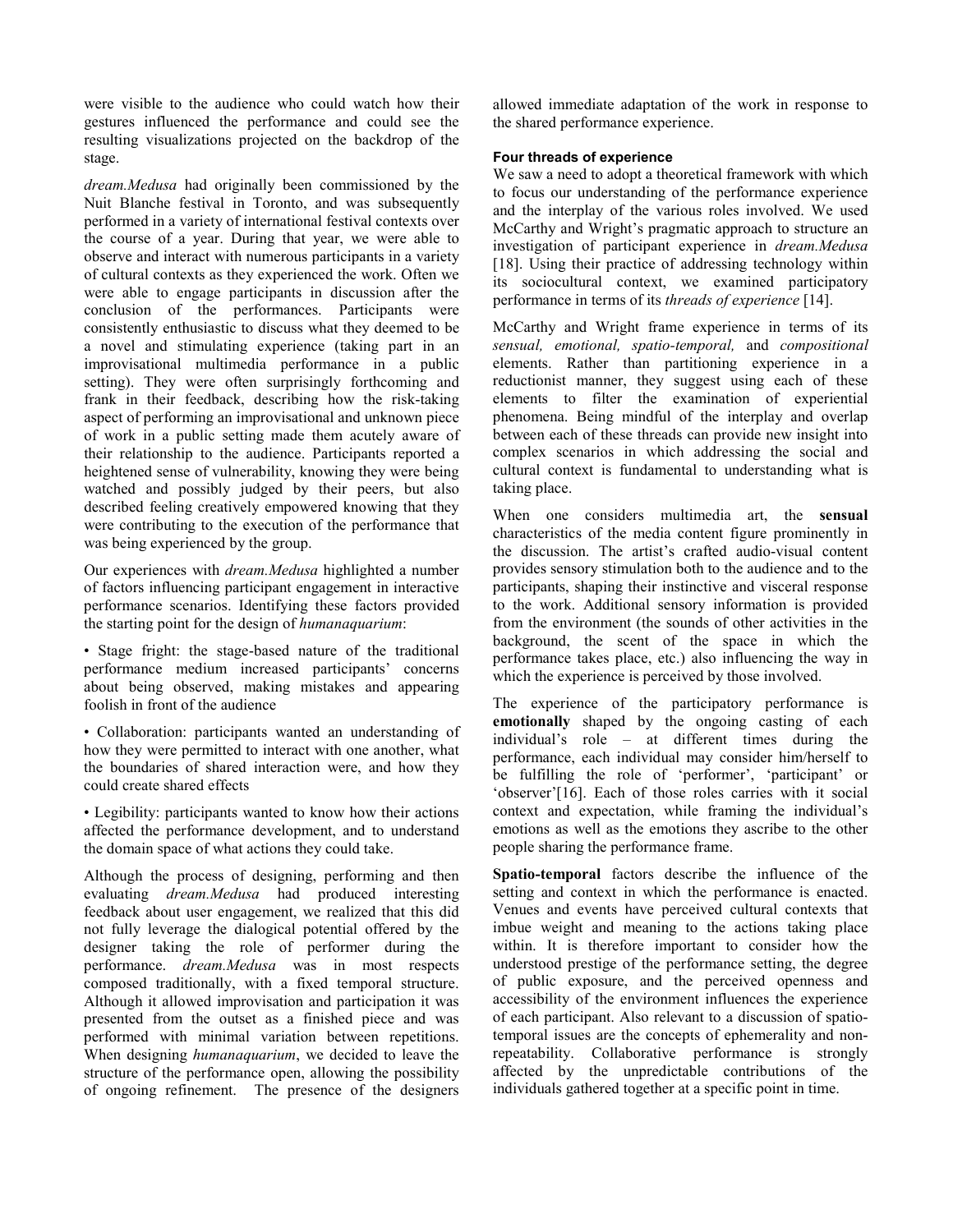The **compositional** narrative experienced by those taking part in a participatory performance consists not only of the artistic or aesthetic 'story arc' of the performance itself, but also of the processes of discovering the art piece, choosing to pay attention to it, possibly choosing to interact, and formulating an impression of the ongoing experience. This narrative arc experienced by participants, audience and performers as well as the creative and development teams is integral to the sense-making process of understanding the experience.

Addressing the participants' observations and our own insights within the context of McCarthy and Wright's four threads of experience, we conducted a simple theoretical thematic analysis of participant interviews and observations we had made about the *dream.Medusa* experience. We codified observations in terms of how they related to the various threads of experience. Temporarily narrowing our focus to sequentially explore each thread in turn helped us to unpick the insights contained within the body of complexly interrelated sociotechnical observations. It enabled us to scrutinize elements participants had found enjoyable about the performance experience, and also recognize the source of issues participants had raised regarding barriers to their enjoyment and engagement with the performance interface.

## **THE** *HUMANAQUARIUM* **DESIGN**

The next stage in our process required to use what we had learned from *dream.Medusa* to inspire initial design decisions for *humanaquarium* which could later be refined as we experienced and re-evaluated the piece in public settings. We began the creative process by considering each thread of experience in isolation. We considered how manipulating each thread in turn could allow us to address our previously identfied concerns of stage fright, collaboration and legibility in interactive performance. This strategy generated the key ideas used to inform the design of *humanaquarium*.

One of *dream.Medusa*'s major creative goals was to immerse audience and participants in the performance, hoping that they would feel enchanted and engaged with the collaborative experience. Many of the decisions we made when considering the sensual and compositional aspects of the performance were done in the hopes of promoting engagement and immersion. The performance was characterized by an ethereal soundtrack with sweeping strings and a pulsing bass rhythm. Visually, *dream.Medusa* was equally hypnotic, with vividly-coloured images of jellyfish slowly drifting across the screen. Participants described how the audio-visual content focused their senses and helped them immerse themselves in the performance, losing track of time as they focused on the sensual aspects of the experience. We were encouraged by these reports, as a diminished awareness of the passage of time is a signifier of immersion or flow, as reported by Csikszentmihalyi [5], indicating to us that our crafting of the performance's sensual and compositional elements had been successful in promoting participant engagement. We decided to include similarly styled audio-visual content in *humanaquarium*.

Participants had reported that although they did not always understand the functionality of the ambiguous gestural interface of *dream.Medusa*, they felt increasingly engaged with the work simply because they believed that their actions impacted its execution. We decided that the ludic ambiguity [8] and playfulness of the interface was an interesting avenue of exploration, and that we could use *humanaquarium* to investigate further how legibility of interaction affected participant engagement and satisfaction.

Negative issues that were brought up in discussion with participants often focused on issues triggered by aspects of the emotional and spatio-temporal elements of the participatory performance experience. People reported fears of appearing foolish in public, of overstepping personal boundaries in terms of personal space on the stage, or of failing to operate the technology properly during the performance and upsetting the artist responsible for the conception of the work. This feedback suggested to us that the stage-based nature along with the pressure and formality of the *dream.Medusa* performance was increasing participants' feelings of stage fright. The visibility and conspicuousness of participants' interactions exacerbated their occasional frustration with the ambiguity of the interface due to their natural social desire to appear competent in public. We were eager to investigate how participants would interact with a participatory creative environment if the stressors triggered by the theatrical context of *dream.Medusa* were reduced.

We decided that exploring a less intimidating manner of performance would be beneficial. Drawing upon the improvisational tradition of busking (a casual, street-based form of performance) we designed *humanaquarium* to be experienced in a less formal context, hoping that novice, untrained participants would find this platform more comfortable and accessible. Eliminating the need for participants to take part in a traditionally staged performance also reduced the level of commitment required. Interacting with two street performers residing in a glass fronted box is an inherently transient act. When participants no longer wished to interact they could move away from the interface, leaving the performance frame.

The very site of interaction (the transparent FTIR surface of the box) was also a response to the emotional and interpersonal issues raised during the *dream.Medusa* experiences. Participants had reported feeling uneasy being in close proximity to Taylor as she sang. Most audiences would naturally have no experience of the sheer volume and dynamic energy projected by a classical singer who is engaging in the physically demanding act of producing supported sound. Participants described it as fascinating yet somewhat uncomfortable, as they wanted to observe but felt that they weren't sure if it was appropriate to stare. The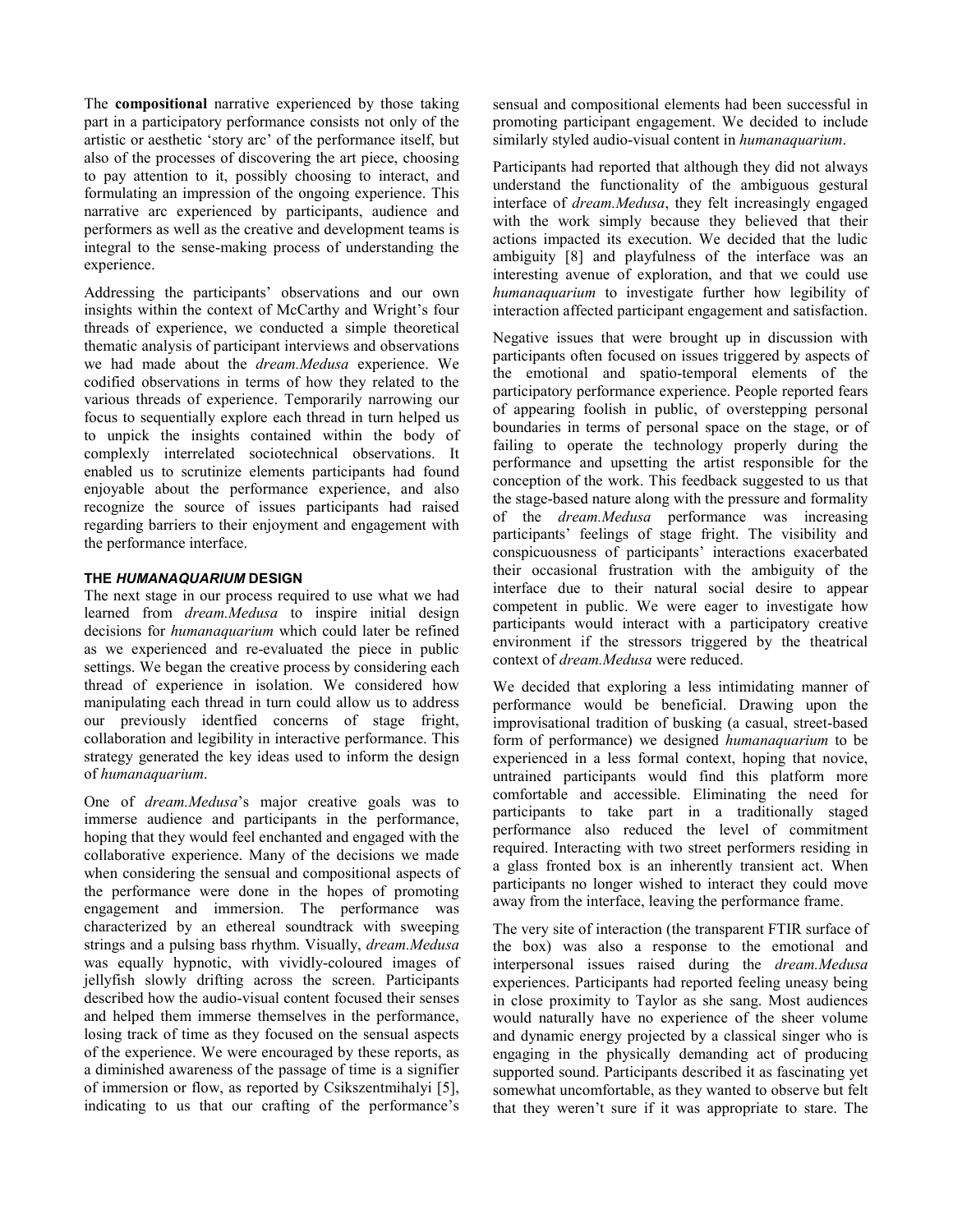transparent front of the aquarium provided a physical and metaphorical boundary between participant and performer, increasing the socially appropriate space between them. while maintaining the performer's ability to make eye contact and indicate approval and encouragement of the participatory actions.

## **INVESTIGATION AND REFINEMENT METHODOLOGY**

Once the *humanaquarium* was built, the third phase of our design process involved launching the performance into the public sphere, continually refining the design based on our ongoing understanding of the performance experience.

Earlier we discussed the process of gradual sense-making experienced by art gallery assistants over the course of an exhibition and how this led us to a novel investigative methodology in which we situated ourselves within the design. Living with *humanaquarium* over a period of time allowed us to make sense of it in new ways as it became integrated into our existing creative practices. We suggest that investigating public interaction with technology through the medium of performance demands a long-term approach, as changes in context across performance repetitions affected not only the participants who encountered *humanaquarium,* but also our own engagement and perception of the interactive experience. By deciding to place ourselves within the work as performers as well as designers, we gained the advantage not only of a cotemporal and co-spatial proximity to both the users and the artefact – in this case the *humanaquarium* performance – but also of offering it up to the filter of our own creative practice over an extended period of time.

## **Performance Practice**

A crucial factor in designing for *humanaquarium* was planning for live shows. By conceiving of *humanaquarium* as a 'show' – a performance in the theatrical sense with a beginning, an end and a musical trajectory between the two – we committed to a form of practice where the creators of the piece would necessarily be occupied and immersed in the work during performances. During a performance of *humanaquarium*, Taylor and Schofield (within the box) had to consciously engage the audience, play and sing around each other, monitor the changing state of the interface for faults in the computer vision system or audio/visual processing software and react to both the participants' physical actions outside the box and the consequent effect on their own musical output. Shearer (outside the box) watched for faults and performed the duty of sound engineer by listening and watching the musicians intently and gesturing for changes in volume etc. As well as these tasks, in some cases Shearer acted as a 'ringer' by demonstrating the interaction potential to particularly shy audiences.

In addition to performing these tasks it was crucial to the development of the research trajectory for us to consciously observe and reflect upon the unfolding performance.

Performances were videotaped, and immediately after each show, all three members of the team individually took written notes, anecdotally recording their impressions of the performance. Critical incidents such as unusual audience actions were recorded.

It became rapidly apparent that the design of *humanaquarium* enabled the research team to observe the experience from perspectives that were both literally and figuratively diverse. The performers inside the box had a very different visual perspective on the performance than did the external observers. They could see the faces of the participants through the acrylic window and were able to recount experiences and communications that were shared between themselves and the participants as they watched one another through the glass. The performers were also uniquely positioned to observe smaller, more subtle communications and interactions between participants who had a perception of relative privacy when standing in front of the box with their backs to the observing audience.

In addition to the observations afforded to them due to their physical vantage point inside the installation, the performers' roles as creative practitioners immersed in the execution of the piece allowed them to reflect upon the experience from a perspective of enriched investment. Their observations of the experience were fundamentally filtered by the instinctive audience evaluation and self-monitoring practiced by seasoned performers when engaged in their craft. Taylor and Schofield documented their selfevaluation of their own musical performances and described their tacit perception of how well the show had been received from their perspective as the performers of the work. The team was, however, aware that these observations would inevitably be influenced and coloured by their inherently self-conscious nature.

Shearer, observing from the outside of the performance space, was able to provide a different accounting of the work. Observing from an external vantage point, he could see a much larger area of the room. He could observe how audience members approached *humanaquarium* and how they behaved before, during, and after interacting with the performance. Shearer could also evaluate the aesthetics of the performance from a removed, arguably more objective standpoint, as he was monitoring the action remotely rather than as an immersed participant.

During the course of the year we had occasion to augment our usual documentation practice with more formalized investigatory studies, where the reports of the core team members were augmented by the annotations of a newly introduced observer previously unfamiliar with the performance, and where participants were interviewed for feedback after the performance event had concluded.

After each performance, we reviewed our notes and videos, discussed what was successful about the performance, and addressed what we felt could be changed in order to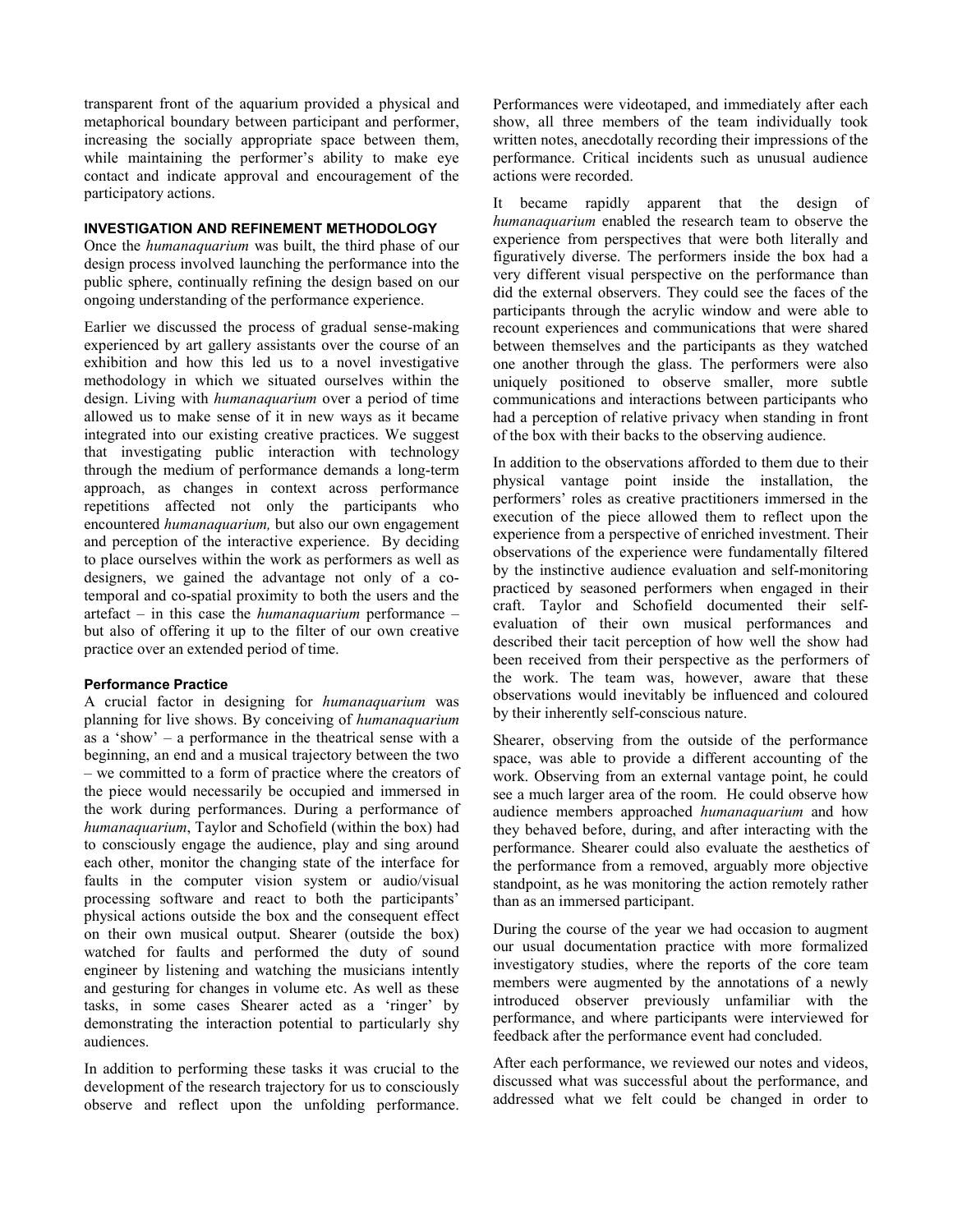improve subsequent presentations. We then filed the notes and videotapes so that we could revisit them at a later date in order to explore how our design decisions and perceptions evolved over time.

## **Iterative Revision Process**

A fundamental component of the *humanaquarium* design process was our awareness of how growing familiar with our own performance platform over a period of time increased our ability to use the art piece as an opportunity for exploration. In contrast to *dream.Medusa* where the performance content was fixed and remained relatively constant over the year in which it was performed, we specifically designed *humanaquarium* to be easily adaptable and changeable. We theorized that over the course of numerous performances (at the time of writing we have performed *humanaquarium* over forty times) we would want to adjust the audio-visual content and the interaction strategies in order to respond to participant feedback and our own experiences and perceptions of *humanaquarium*'s strengths and weaknesses.

We deliberately made technical decisions which would allow us to rapidly reconfigure *humanaquarium*'s creative content and interaction mappings. By defining the relationships between participant touches and system reactions in the visual programming environment of Max/MSP, we were able to make changes to the way participants' actions affected system output without recompiling code – enabling us to make minor revisions onsite during the intervals between performances.

We very consciously decided to present *humanaquarium* in a form which was simultaneously finished and unfinished. In our earliest performances, we were acutely aware that our performance was essentially being tested `in-the-wild', and we accepted that we were going to be unable to truly predict how our audience would choose to interact with the performance. From an artistic standpoint, this presented the performers with an opportunity that was at once both exhilarating and anxiety-provoking – they were aware that they would have to experience the resulting performance in a public context (for better or for worse!) and use their artistry and professional skill to react to participant behaviour truly on-the-fly.

We deliberately scheduled an initial run of small-scale performances scheduled two weeks apart, in order to maximize the opportunity to review, revise, and remount different versions of the performance. The rapid turnaround time between iterations allowed us to immerse and focus ourselves in a very immediate and intense process of creative design development. Many of these revisions centered upon improving system legibility by adjusting the mapping between participant touch and audio-visual response.

As the design stabilized and we began presenting the piece in more prestigious contexts (international festivals and exhibitions) we were able to take more time between revisions, permitting more labor-intensive changes such as the addition of an entirely new selection of new audiovisual content and motifs.

#### **After-the-fact reflection**

At the end of the year, our core production team scheduled a dedicated review session in order to discuss the project in terms of the progressions and insights we felt had been achieved over the course of the year.

Initially we assembled a recollected narrative of the project's trajectory constructed out of the notes associated with each performance. We discussed the key issues which had emerged during each performance repetition, and identified how these issues had inspired us to modify or adapt *humanaquarium*'s design in response. With this retrospective created, we then reviewed the video documentation, exploring from this more temporally removed perspective how our intended modifications had actually impacted subsequent iterations of the performance.

This after-the-fact exercise afforded us the opportunity to make a holistic assessment of how *humanaquarium*'s evolving design trajectory addressed the issues and challenges originally targeted in the project brief. We also found that a retrospective look at the year's progression raised some previously undiscovered discussion points about the emerging tensions evident in this experiencecentered design approach. Reviewing the entirety of the video documentation made it evident to us that our motivations were simultaneously being influenced by concerns regarding aesthetics and usability, and that these concerns occasionally were in conflict, as we discuss later in this paper.

# **IMPACT OF OUR DESIGN DECISIONS**

By conducting ongoing evaluation and monitoring over the course of the year as well as retrospectively assessing the progression of *humanaquarium*'s design, we were able to examine how we had addressed the design concerns we had originally intended to explore.

#### *Stage Fright*

The setup of *humanaquarium* was intended, as much as possible to overcome the intimidating nature of traditional stage performances. As previously discussed, the spatiotemporal and emotional aspects of the performance were calculated to minimize stage fright and facilitate fearless engagement with the work. Seating the musicians at ground level, physically separating the performers from the participants, and enclosing the performance environment within a small space were all expected to reduce the sense of invasion of personal space and ease the emotional aspects of transition [15] between the roles of passive audience member and active participant in the performance. By placing the performance space in non-theatrical venues, we hoped to dispel the sense that *humanaquarium* was a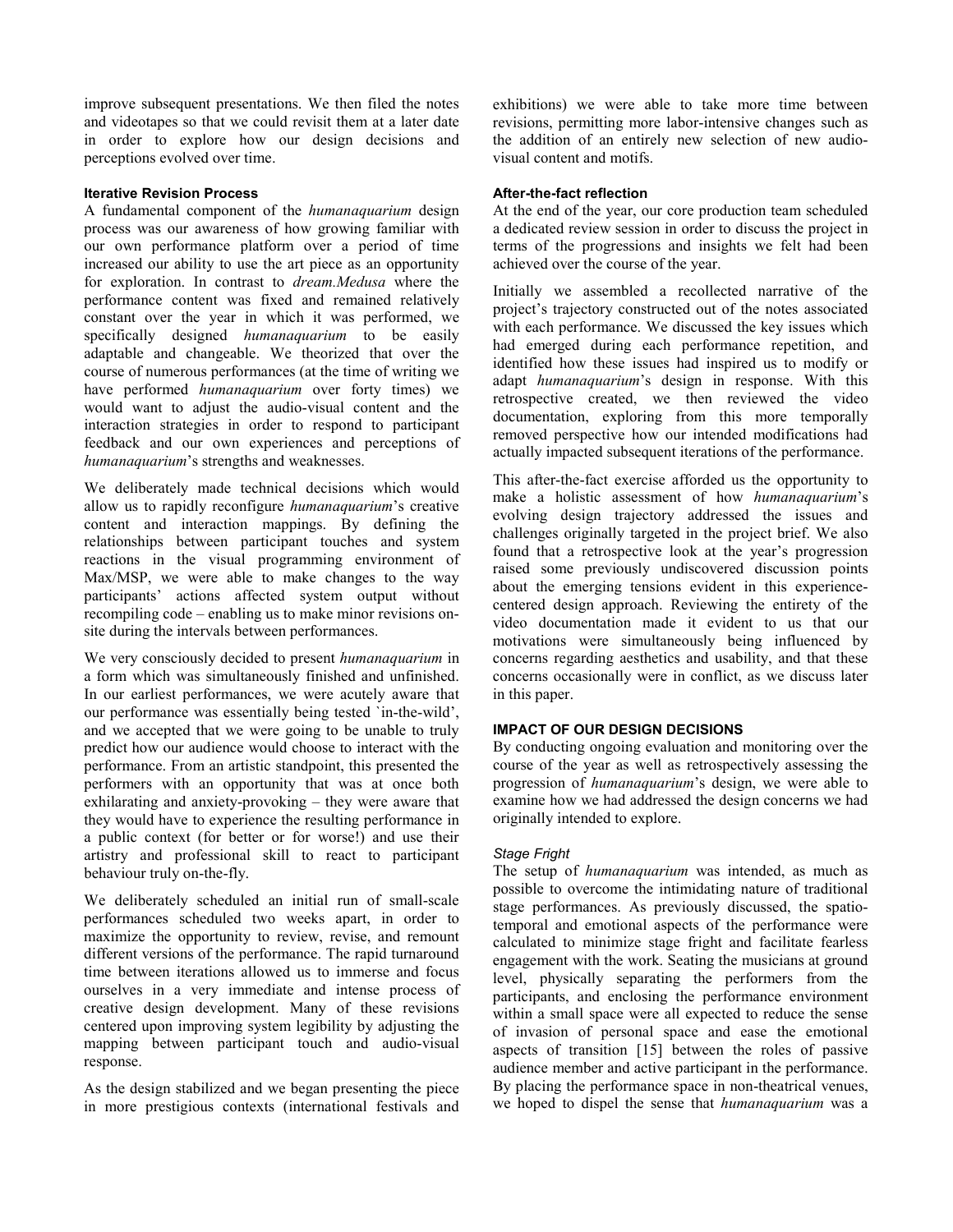traditional theatrical experience which required the audience to arrange themselves in a particular way as passive observers of the performance. We hoped that this would minimize the anxiety inherent in audience members consciously identifying themselves as part of a formal performance, with all of the concomitant social factors associated with such a high stress situation. Certain factors were retained in order to facilitate the audience's understanding of the situation – the window could still be read as a proscenium, encouraging viewing from the front, and the musicians were costumed and played conventional instruments. However, casting the scenario as a busking performance meant that participants were free to join or leave at any point, reducing the level of commitment required to take part.

The chief source of discomfort for participants, unsurprisingly, still seemed to be the presence of other audience members. While many audience members came forward to explore and interact with the box, some were still reluctant to relinquish the anonymity of the crowd and would form a horseshoe (see Figure 3), observing the action from several metres away.



Figure 3. Observers, participants

## *Collaboration*

When designing *humanaquarium* we were interested in developing a set of affordances that would facilitate collaboration between performers/designers and audience/participants. The FTIR technology which formed the basis of *humanaquarium*'s interactive screen allows for multiple touches to be tracked and used in the performance. In designing compositions for *humanaquarium*, we attempted to build in responses which took into account multiple participants interacting with the entire area of the screen. In one particular paradigm, we divided the screen horizontally into three areas, allowing separate control of three separate instruments. In practice, however, we very quickly found that in nearly every case, adult participants were very reluctant to use the central portion of the screen.

In every performance, audience members approached the glass and seemed able to cope with their extreme proximity to the performers, suggesting that the ameliorating effect of the transparent barrier had been successful in reducing social anxiety in that regard. However, we noticed that many audience members chose to hover at the edges of the frame rather than placing themselves directly in front of the screen, enabling themselves to stay out of the performers' field of vision. Nearly everyone was extremely careful about blocking the view from audience members behind them. Participants would usually restrict themselves to one side of the screen, and stake out an area of the glass with which to play. The exception to this otherwise consistent phenomenon was small children (see Figure 2), who rarely seemed to have any anxieties about either their extreme closeness to the performers or the effect of their presence on other audience members, often standing directly in the middle of the screen.

As previously discussed, the audience was provided with few cues as to how to interact with *humanaquarium*. The screen was apparently an ordinary piece of acrylic and bore little resemblance to any kind of traditional musical instrument or electronic interface. In order to explore whether audience members would be able to determine its functionality from each other's efforts or whether approaching the glass would be a natural response to the performance we avoided using explicit graphical instructions of any kind. We occasionally met with a certain amount of trepidation concerning the interface: on several occasions audience members caused an abrupt effect on the audio when they touched the screen, and instantly gestured an apology for their perceived 'mistake'.

Due to the types of events at which *humanaquarium* has been shown, most audiences were aware that the performance involved some kind of interaction on their part. However, we occasionally encountered situations where audience members would initially install themselves in front of the box and wait to be entertained. We decided to intervene with gestures from inside the box if necessary to begin the collaboration and surmised that one of the musicians placing an outstretched hand on the glass would elicit a mirrored gesture from participants. This was borne out consistently. Participants were in general very willing to interact directly with the performers, making eye contact and watching their actions closely. We noticed a willingness to take cues in the form of gestures which helped us clarify some of the interactions in otherwise complex parts of performances.

#### *Legibility*

In *humanaquarium*, legibility was from the beginning an important factor. As we found in *dream.Medusa* that participants wanted to know how their actions affected the performance development, and to understand the domain space of what actions they could take, we consciously strove to make *humanaquarium* as legible as possible in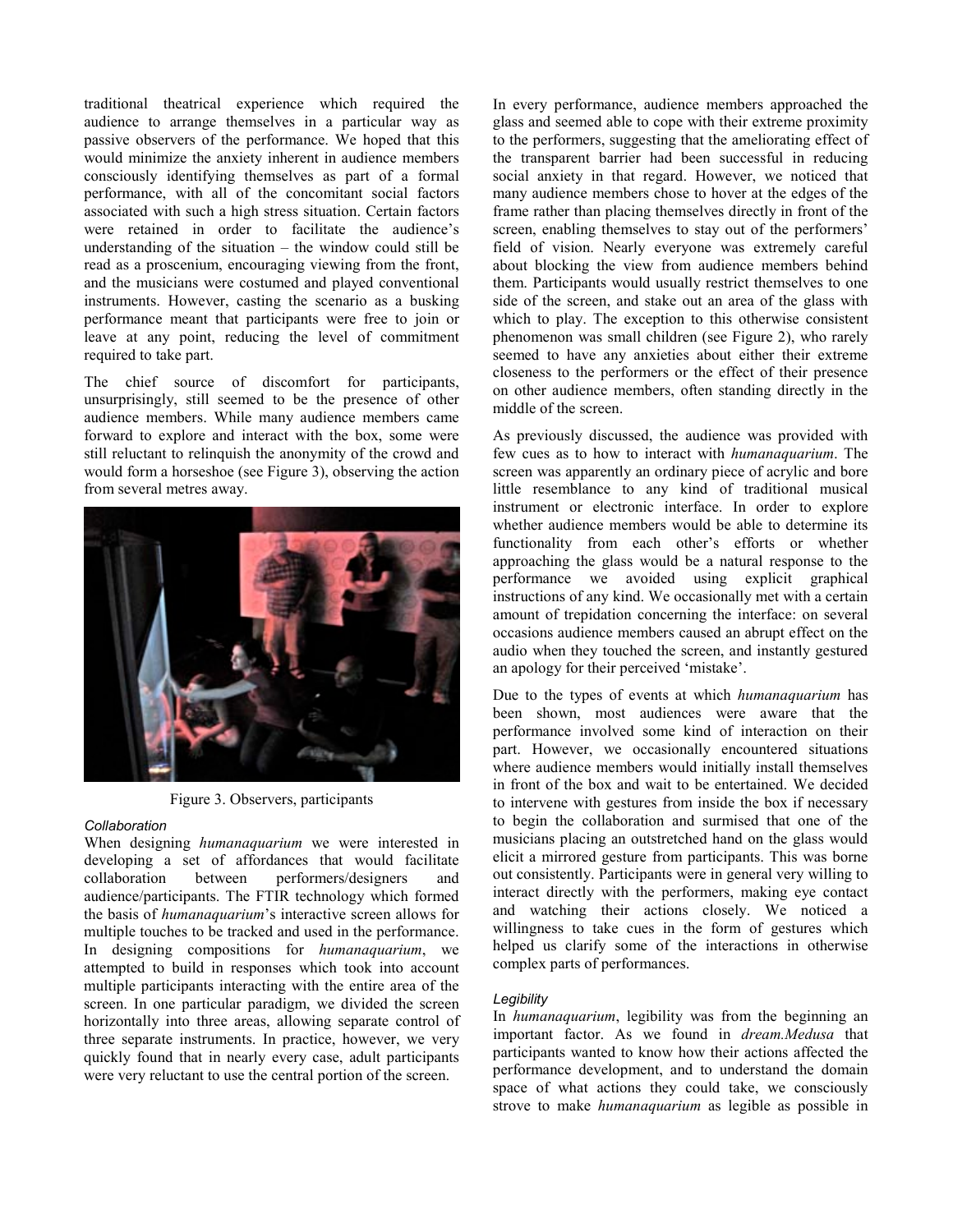terms of the connection between the actions of the performers, the participants and the system itself, without resorting to actual graphical instructions.

After the initial hurdle of beginning to engage participants, we quickly found that there was some variation in how well different audiences were reading the interaction. By scheduling multiple performances of *humanaquarium* at each venue, we were able to experiment with strategies to engage audience members at different levels, structuring the same shows slightly differently across repetitions. One particular approach which we adopted from very early on was a gradual increase in musical complexity - using 'tutorial' passages in the composition so that solo instruments or voices could be clearly heard and the control paradigm discovered. As discussed, if necessary, we would intervene with gestures, if for instance, participants were attempting actions that the system did not support well, such as very rapid or light touches.

We came to realize that certain controls were easy to discern, for example, the vertical axis of the screen mapped easily to balance between high and low synth lines. Other, more subtle controls were sometimes missed, such as variations in the tempo of arpeggiators or vocal panning effects. We realized quite quickly, to our surprise, that although legibility was important to some participants, it was quite possible to engage many audiences with the most basic forms of participation. Some audience members were apparently content to experiment with the first controls they discovered. Children in particular, would often watch the performers enthralled, while keeping one hand motionless on the glass for the duration of the performance. They appeared aware that their participation was required but otherwise had no desire to collaborate actively with the performers, choosing simply to register their presence and participation in the experience. For participants, knowing that their actions were in some way necessary to the outcome of the performance seemed to increase their investment in the experience, whether or not they chose to experiment with the full range of controls.

# **REFLECTIONS ON A YEAR OF PRACTICE**

We began this discussion considering the experiences of gallery staff living with artworks over extended periods of time. Their unpicking of the artworks through conversations with each other and visitors would over time form a polyphonic account of the work, incorporating perspectives that had evolved from the shared experience. The voice that was always missing from this conversation was that of the creator him/herself. The gallery staff effectively took on the role of interpreter, conveying their own understanding of the artist's intentions at one remove, necessarily filtering the work through their own experience of it.

Approaches such as Gaver's [7] cultural commentators or Hook *et al*'s [12] use of documentary as an investigatory tool similarly use an outsider's account of a design and then communicate it back to the designer. Due to their external vantage point they offer an intriguing set of perspectives from outside the design space. In the design of *humanaquarium* we deliberately decided to attempt the inverse of this approach, seeking a more central perspective by designing from within, engaging in a direct dialogue with the user. Situating ourselves within the design and taking the role of performer during the *humanaquarium*  performance we were able to add the voice of the designer directly to a phase of the design process from which it would normally be absent. While this manner of investigation is necessarily self-reflective in nature, placing ourselves inside the design provided us with a combination of first-hand experience and simultaneous dialogical exchange with users, leading us to a number of insights that may have been overlooked in a traditional design process.

Crucially, while Gaver's and Hook's approaches involve the creation of what could be termed secondary artefacts to explore the design space (e.g. documentaries and cultural commentaries), our practice-based investigation allowed our design process to focus entirely on the artefact under consideration: the *humanaquarium* performance. This approach was advantageous in that it allowed super-rapid prototyping of new design revisions and periods of simultaneous design proposition and response. A particular challenge of this approach, however, was that we had to adapt the complexity of our design interventions to account for the real-world time frame of the performance schedule.

Living with the piece for a year and integrating it fully with our creative practice led to a gradual reframing of the design space. Simultaneous with the evolution of *humanaquarium*'s design, we experienced a deepening understanding of our instincts as performers. In reviewing a year of performing and developing for *humanaquarium*, we realized certain factors were being constantly re-negotiated, sometimes unconsciously shifting the priority focus during the design process.

Each musician came to the project with nearly 20 years of experience in traditional stage performance and playing with other performers, either in jazz/improvisational contexts or in the performance of rehearsed pieces. However, the unique setup of *humanaquarium* necessitated careful consideration of our roles as performers. We had begun preparing performances for *humanaquarium* with the initial hypothesis that allowing users the creative agency to structure and control the sensual components of the experience would increase user engagement. As time progressed, however, and we gained in confidence as performers, we began to introduce more complex structures, musical motifs and visual narratives and began to interact more with each other musically. A tension emerged between our instincts and desires as musicians to make more complex and (to us) more satisfying musical pieces, and the necessity to retain a simplicity and transparency in our compositions which would allow